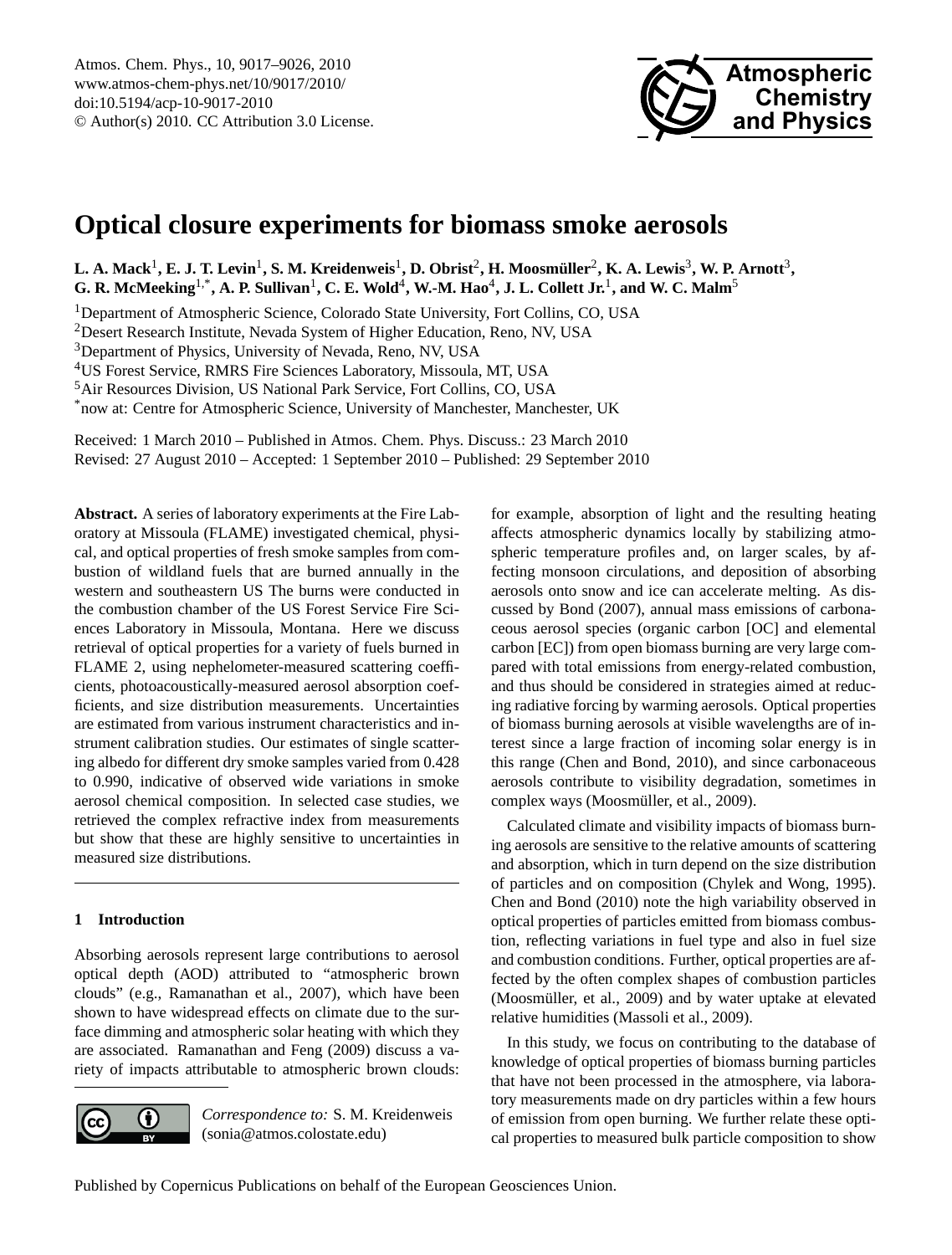| Table 1. List of burns analyzed in this work. ID: Burn ID as catalogued in McMeeking et al. (2009). $\omega_{\text{meas}}$ : single-scattering albedo at |  |  |  |
|----------------------------------------------------------------------------------------------------------------------------------------------------------|--|--|--|
| $\lambda$ =532 nm determined from nephelometer and photoacoustic spectrometer measurements, shown with associated relative uncertainty (Eq. 1).          |  |  |  |

| ID  | Fuel                                                                            | $\omega$ <sub>meas</sub> | Fuel Type          |
|-----|---------------------------------------------------------------------------------|--------------------------|--------------------|
| 235 | Longleaf pine needles and wire grass (Pinus palustris and Aristida beyrichiana) | $0.934 \pm 0.007$        | trees and grass    |
| 236 | Black needlerush (Juncus roemerianus)                                           | $0.918 \pm 0.008$        | grass              |
| 237 | Oak and hickory ( <i>Quercus laevis Walt.</i> and <i>Carya nutt</i> )           | $0.852 \pm 0.014$        | trees              |
| 238 | Douglas fir needles and branches, fresh ( <i>Pseudotsuga menziesii</i> )        | $0.527 \pm 0.028$        | tree               |
| 239 | Douglas fir needles and branches, dry ( <i>Pseudotsuga menziesii</i> )          | $0.958 \pm 0.004$        | tree               |
| 240 | Florida palmetto leaves (Serenoa repens)                                        | $0.428 \pm 0.027$        | southeastern shrub |
| 241 | Mississippi palmetto leaves (Serenoa repens)                                    | $0.615 \pm 0.026$        | southeastern shrub |
| 242 | Rice straw (Oryza sativa)                                                       | $0.890 \pm 0.011$        | Asian fuel         |
| 243 | Alaskan duff                                                                    | $0.970 \pm 0.003$        | duff               |
| 245 | Rhododendron leaves (Rhododendron minus)                                        | $0.809 \pm 0.017$        | southeastern shrub |
| 246 | Black spruce needles and branches ( <i>Picea mariana</i> )                      | $0.666 \pm 0.025$        | tree               |
| 247 | Douglas fir needles and branches, dry ( <i>Pseudotsuga menziesii</i> )          | $0.975 \pm 0.003$        | tree               |
| 248 | Alaskan duff                                                                    | $0.990 \pm 0.001$        | duff               |
| 249 | Wiregrass (Aristida beyrichiana)                                                | $0.853 \pm 0.014$        | grass              |
| 250 | Chamise (Adenstoma fasciculatum)                                                | $0.429 \pm 0.027$        | desert shrub       |
| 251 | Black needlerush ( <i>Juncus roemerianus</i> )                                  | $0.900 \pm 0.010$        | grass              |
| 252 | Sagebrush (Artemisia tridentate)                                                | $0.701 \pm 0.023$        | desert shrub       |
| 253 | Longleaf pine needles ( <i>Pinus palustris</i> )                                | $0.951 \pm 0.005$        | tree               |
| 254 | Gallberry ( <i>Ilex coriacea Ilex glabra</i> )                                  | $0.446 \pm 0.028$        | southeastern shrub |
| 255 | Sugarcane (Saccharum officenarum)                                               | $0.696 \pm 0.023$        | Asian fuel         |
| 256 | White spruce ( <i>Picea glauca</i> )                                            | $0.910 \pm 0.009$        | tree               |

the extent to which simple assumptions can be used to model scattering and absorption coefficients.

### **2 Experimental**

The Fire Laboratory at Missoula Experiments (FLAME) were performed at the US Forest Service's Fire Science Laboratry (FSL) in Missoula, Montana, and were designed specifically to address data gaps in characterization of gas- and particulate-phase emissions from fuels commonly burned in the United States during wildfires and prescribed burns. The wide variety of fuels burned also provided an opportunity to investigate the range of optical properties of aerosols produced by biomass burning and to seek relationships between the physical and optical properties of the aerosols. McMeeking et al. (2009) provide a complete description of the fuels, burn conditions, instrumentation, analytical methods, and gas- and particulate-phase emission factors for both the FLAME 1 (2006) and FLAME 2 (2007) studies. In this work, we report data from the FLAME 2 study, which was conducted May 20 to June 6, 2007, and specifically from the chamber burn portion of the study which was designed to obtain data for an optical closure study.

During FLAME 2, a total of 21 chamber burns were performed using 18 fuels; two fuels were burned twice, and several fuels were burned in mixtures (Table 1). Approximately 200 g of each fuel or fuel mixture were ignited and allowed to burn completely, with the emissions filling the sealed combustion chamber  $(12.5 \times 12.5 \times 19.5 \text{ m})$ . As shown by McMeeking et al. (2009), the emissions were well-mixed through the volume within about 30 min after ignition. Emissions were continuously sampled from the combustion chamber into a ∼200 l drum at a flow rate of ∼1000 lpm, and ∼200 lpm were sampled from the drum into an adjacent laboratory which housed our instrumentation. A sampling manifold pulled ∼30 lpm from this stream and supplied continuous samples to each instrument used in this work. Total residence time of the sample between the chamber and our instruments was approximately 25 s. Emissions were typically sampled for two hours before the chamber was diluted with clean outside air and prepared for the next experiment. The aerosol samples had values of RH <35% at the points of measurement.

We made simultaneous measurements of scattering and absorption coefficients, aerosol size distribution, and aerosol composition. Measurements of the absorption coefficient,  $b<sub>abs</sub>$ , were made every two minutes using a photoacoustic spectrometer (PAS) operating at 532 nm (Arnott et al., 1999, 2000; Lewis, et al., 2008). The PAS was calibrated as described by Arnott et al. (2000) prior to the FLAME 2 study using ammonium sulfate and kerosene smoke aerosol particles. Scattering coefficient,  $b_{scat}$ , measurements were made using a three wavelength nephelometer (TSI 3563) operating at 450, 550, and 700 nm. The nephelometer was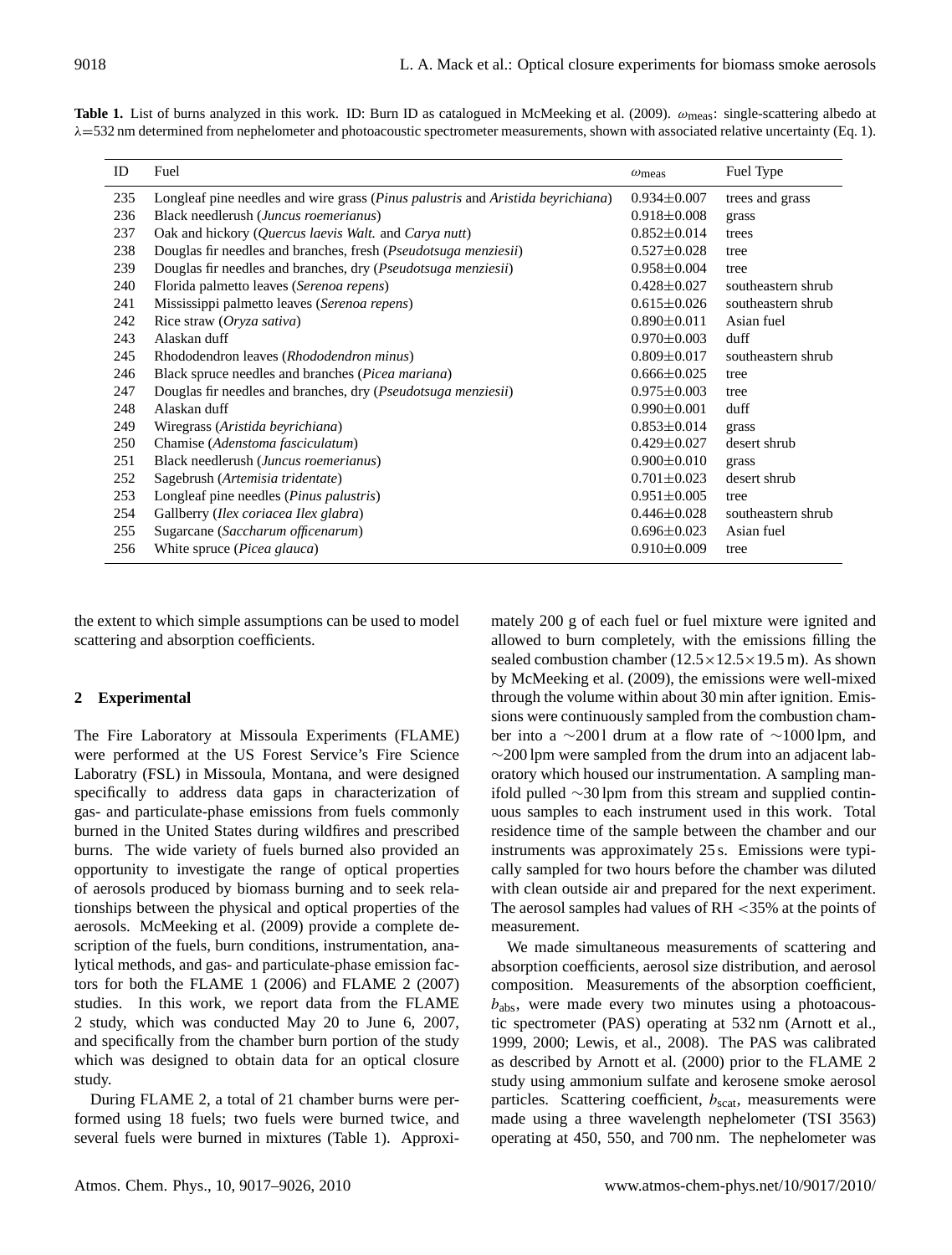calibrated using filtered air,  $CO<sub>2</sub>$ , and HFC 134a gas prior to the study (Anderson and Ogren, 1998), and the calibrations were checked again at the conclusion of the study. Values of  $b_{\text{scat}}$  were measured every two seconds and interpolated to 532 nm using the observed Angström scattering exponent between 450 and 550 nm. Corrections to measured  $b_{\text{scat}}$  also were made for angular non-idealities following Anderson and Ogren (1998), assuming only submicron particles were present. Measurements of  $b_{\text{scat}}$  and  $b_{\text{abs}}$  were averaged over 10-min intervals to match the sampling times of size distributions.

Aerosol size distributions were measured using the Colorado State University aerosol sizing rack (Hand and Kreidenweis, 2002), which included a differential mobility particle sizer (DMPS; TSI 3081 differential mobility analyzer with TSI 3785 water-based condensation particle counter) and an optical particle counter (OPC; PMS Lasair 1003). The DMPS scans were conducted during 10 min intervals and a mobility diameter range from 0.04 to 0.63  $\mu$ m. OPC data were acquired in six channels, from nominal sizes of 0.2 to  $2.0 \,\mu m$ , during the same time interval. As discussed in detail in Levin et al. (2010), size distributions were constructed for the diameter range of 0.04 to 2.0 µm from the combined DMPS+OPC data set using the alignment method of Hand and Kreidenweis (2002). Since highly absorbing aerosols cause the OPC to underestimate particle size, leading to biased size distributions, some of the resulting aligned distributions did not pass quality control checks, and the DMPS-only size distributions were instead used in this work, as explained further below.

Samples of particulate matter with aerodynamic diameters less than 2.5 ( $PM_{2.5}$ ) and 10  $\mu$ m ( $PM_{10}$ ) were collected onto Teflon®, nylon, and quartz filters during each burn using the IMPROVE sampler and analyzed for mass concentrations of inorganic ions, organic carbon (OC), elemental carbon (EC), and elements. Carbon analyses for these samples followed the thermal-optical reflectance (TOR) protocol used in the IMPROVE network (Chow, et al., 1993, 2004, 2007). The Teflon® filters were weighed before and after each experiment to determine total gravimetric mass under approximately dry conditions (relative humidity,  $RH \leq 40\%$ ). Additionally, a high volume sampler (Hi-Vol) with a  $PM_{2.5}$ size cut collected samples on quartz fiber filters. Filter punches from the Hi-Vol samples were analyzed by a Sunset Labs carbon analyzer using the thermal-optical tranmission (NIOSH) protocol (Bae, et al., 2004) to obtain measurements of OC and EC mass concentrations, as described in Sullivan et al. (2008). Although total carbon aerosol concentrations from the two methods agreed well, they differed significantly in the fractions assigned to OC and EC (McMeeking, et al., 2009). Complete descriptions of the aerosol size distribution measurements and of the derivation of aerosol composition using the filter-based data are provided in Levin et al (2010).

Scattering coefficient, absorption coefficient, and size distribution data were not used during periods where concentrations were rapidly changing, such as at the start of the burn. Further, some of the instrument responses were saturated at the beginning of burns when aerosol concentrations were high, and these data points also were removed from our analyses. Since on average each burn sampling period lasted two hours (combustion of the fuel typically was completed within 5-15 minutes), the 10-minute resolution of our data led to a maximum number  $(N)$  of 12 data points for each experiment.

#### **3 Results and discussion**

#### **3.1 Measured single scattering albedos**

Single scattering albedo,  $\omega$ , is the ratio of the aerosol scattering coefficient,  $b_{scat}$ , to the total extinction coefficient,  $b_{ext}$ , where  $b_{\text{ext}}$  is the sum of scattering and absorption coefficients,  $b_{scat} + b_{abs}$ . In this study, we estimated  $\omega$  in two ways: first, by directly calculating it from measured scattering and absorption coefficients ( $\omega_{\text{meas}}$ ) and second, by computing it using measured size distributions and estimated refractive indices ( $\omega_{\text{calc}}$ ), as explained in Sect. 3.2.

Although particle number and mass concentrations and measured values of  $b_{scat}$  and  $b_{abs}$  decreased during the course of each experiment, calculated values of  $\omega_{\text{meas}}$  were relatively constant with time, with the mean standard deviation during an experiment ranging from  $\pm 0.002$  to  $\pm 0.028$ . We thus report a value of  $\omega_{\text{meas}}$  for each experiment that has been averaged for all valid sampling times. The relative uncertainty in  $\omega_{\text{meas}}$  was calculated as

$$
\Delta \omega_{\text{meas}} = \n\sqrt{\left(\frac{b_{\text{scat}}}{(b_{\text{scat}} + b_{\text{abs}})^2} \Delta b_{\text{abs}}\right)^2 + \left(\frac{b_{\text{abs}}}{(b_{\text{scat}} + b_{\text{abs}})^2} \Delta b_{\text{scat}}\right)^2}
$$
\n(1)

where  $\Delta b_{\text{scat}}$  was assumed to be  $\pm 10\%$  (Anderson et al., 1996) and  $\Delta b_{\text{abs}} \pm 5\%$  (Lewis et al., 2008). Calculated values of  $\omega_{\text{meas}}$  for the chamber burns are listed in Table 1. Values ranged from 0.428 to 0.990. Fuel species/samples burned in multiple experiments demonstrated consistency between replicate measurements of  $ω$ . Smoke from two separate burns of Alaskan duff had  $\omega_{\rm meas}$  of 0.970 and 0.990, and the aerosols from two black needlerush burns had  $\omega_{\text{meas}}$  of 0.918 and 0.900. Longleaf pine needles and wiregrass were each burned separately producing smoke with  $\omega_{\text{meas}}$  values of 0.951 and 0.853, respectively, while a mixture of the two fuels produced aerosols with a  $\omega_{\text{meas}}$  of 0.934, between that of the individual fuels. Douglas fir needles and branches were burned three times: twice using dry fuel and producing  $\omega_{\text{meas}}$  values of 0.958 and 0.975, and once using fresh fir needles and branches, which produced smoke with  $\omega_{\text{meas}}$ of 0.527. The relatively large difference in values of  $\omega_{\text{meas}}$ obtained for dry and fresh Douglas fir samples indicates that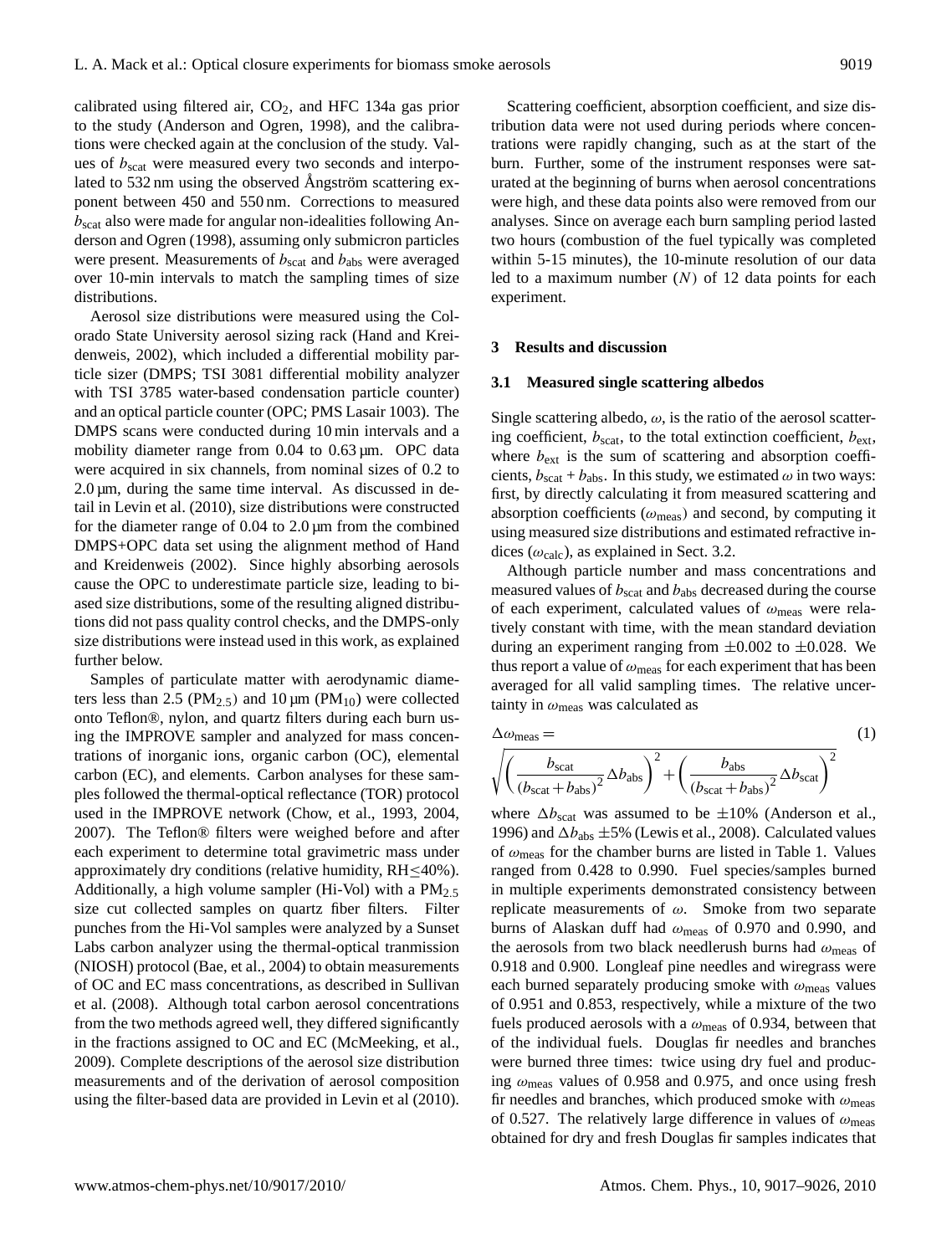the condition of the fuel and subsequent combustion conditions play a large role in determining optical properties of emitted aerosols. It is also interesting to note differences in  $\omega_{\text{meas}}$  for samples of palmetto leaves obtained from Florida  $(\omega_{\text{meas}}=0.428)$  and Mississippi  $(\omega_{\text{meas}}=0.615)$ . As shown in Levin et al. (2010), chemical compositions of these two smokes were also somewhat different, leading to this difference in  $\omega_{\text{meas}}$ .

It is well known that particulate emissions vary considerably between the flaming and smoldering phases of combustion (McMeeking, et al., 2009), and Reid et al. (2005) suggested relationships between combustion conditions and the  $\omega$  of smoke aerosol. McMeeking et al. (2009) used the fire-integrated modified combustion efficiency (MCE; Ward and Radke, 1993) as an indicator of combustion conditions dominating the burn, where MCE is the ratio of molar concentration of  $CO<sub>2</sub>$  to the molar concentrations of  $CO<sub>2</sub>$  + CO in emissions. MCE values lower than ∼0.8 indicate predominantly smoldering phase conditions; MCE values higher than ∼0.9 indicate flaming phase-dominated combustion. We found no correlation ( $r^2$  =0.006) between  $\omega_{\text{meas}}$ and fire-integrated MCE values for the FLAME 2 chamber burns, consistent with our observations that the relationship between MCE and the ratio of EC to total aerosol carbon was not strong (McMeeking et al., 2009). Furthermore, each of the chamber experiments included a mix of smoke from flaming and smoldering phases, preventing a clear examination of the relationship between combustion phase and optical properties. Reid et al. (2005) also showed that  $\omega_{\text{meas}}$  was dependent on type and origin of the fuel. For the limited number of samples we obtained, the combustion of southeastern and desert shrubs yielded aerosols with lower  $\omega_{\text{meas}}$  than the other fuels; duff, fir, and pine samples yielded aerosols with the highest  $\omega_{\text{meas}}$ . We explore the links with smoke aerosol chemical composition in Sect. 3.3.

## **3.2 Retrieval of refractive indices**

As demonstrated by Riziq et al. (2007), it is possible to deduce the complex index of refraction of an aerosol sample if simultaneous measurements of size distributions, scattering coefficients, and extinction or absorption coefficients are available. This method relies on applicability of Mie theory, including the assumption of spherical particles and chemical homogeneity of the sample. Our simultaneous measurements of aerosol size distributions,  $b_{scat}$ , and  $b_{abs}$  were used in a method similar to that of Riziq et al. (2007) to retrieve bestfit complex refractive indices for our experiments. Values of  $b_{\text{scat}}$  and  $b_{\text{abs}}$  were calculated using a Mie routine and the measured size distributions for an array of assumed complex refractive indices, *m=n+ik*. Components of the complex refractive index varied between  $1.0 < n < 2.5$  and  $0 < k < 0.7$  for 400 values each of  $n$  and  $k$ . We determined the best-fit index of refraction by finding the global minimum of the merit function  $\chi^2/N$  within the *n*, *k* parameter space defined above

(Riziq, et al., 2007, Dinar, et al., 2008), where  $N$  is the number of measurements and  $\chi^2$  is the chi-square function:

$$
\chi^{2} = \sum_{j=1}^{2} \sum_{i=1}^{N} \frac{(y_{\text{meas}} - y_{\text{calc}})_{i,j}^{2}}{\varepsilon_{i,j_{\text{meas}}}^{2} + \varepsilon_{i,j_{\text{calc}}}^{2}}
$$
(2)

For this study, ymeas was the measured value of interest (i.e.,  $b_{\text{scat}}$  or  $b_{\text{abs}}$ ), y<sub>calc</sub> the corresponding calculated value,  $\varepsilon_{\text{meas}}$ the uncertainty associated with the measured quantity, and  $\varepsilon_{\text{calc}}$  the uncertainty associated with the calculated quantity. Uncertainties in the retrieved values of  $n$  and  $k$  were determined as the values which fell within  $1\sigma$  of the minimum  $\chi^2$ , as described by Dinar et al. (2008).

At the start of the study, we conducted a calibration test using ammonium sulfate  $(NH_4)_2SO_4$  aerosol, a salt which when aerosolized from aqueous solution and dried produces purely scattering, nearly-spherical particles of known density and refractive index (Mikhailov et al., 2009). The aerosol was generated into the upstream drum, sampled, and characterized in the same way as were the smoke samples. We computed the expected  $b_{scat}$  from measured size distributions, using the literature value of refractive index at 532 nm,  $m = 1.535 + 0i$  (Garland et al., 2007). This calculated  $b_{scat}$ was well-correlated with  $b_{scat}$  measured by the nephelometer  $(r^2=0.99)$  after correcting for calibration and truncation errors as described in Sect. 2. Calculations were lower than measurements by about 12%, however, possibly due to different particle losses between the manifold and instrument inlets in the sampling trains for the two instruments. Therefore, we adjusted all of the measured size distributions, for both the calibrations and experiments, by dividing by a factor of 0.884. Using these adjusted aerosol size distributions and measured values of  $b_{scat}$  at 532 nm in Eq. (2), we retrieved a refractive index of  $1.538 \pm 0.026 + 0i$ , in excellent agreement with the expected value. When including measurements of  $b_{\text{abs}}$ , which were close to zero, in the retrieval, we obtained  $1.541 \pm 0.026 + 0.0003i \pm 0.00003$ . Although a constant correction factor attributed to particle losses was applied to all size distributions, including for smoke, particle losses may have varied among burns depending on mean size and particle shape. We have not attempted to account for this. It is also possible that the need for the correction factor arose for a reason other than particle losses: an offset in the nephelometer calibrations, for example. If the correction factor should have been applied to the nephelometer measurements instead, the  $\omega_{\text{meas}}$  reported in Table 1 are too low, and our subsequent comparisons also are affected. These considerations introduce some additional uncertainty into our analyses.

We next applied Eq. (2) to retrieve best-fit refractive indices from our measurements of  $b_{scat}$  and  $b_{abs}$  for smoke aerosols. We selected six cases of varying  $\omega_{\text{meas}}$  for refractive index retrieval, as shown in Table 2. Table 2 indicates whether DMPS data alone, or aligned DMPS+OPC data, were used to construct the volume size distribution in each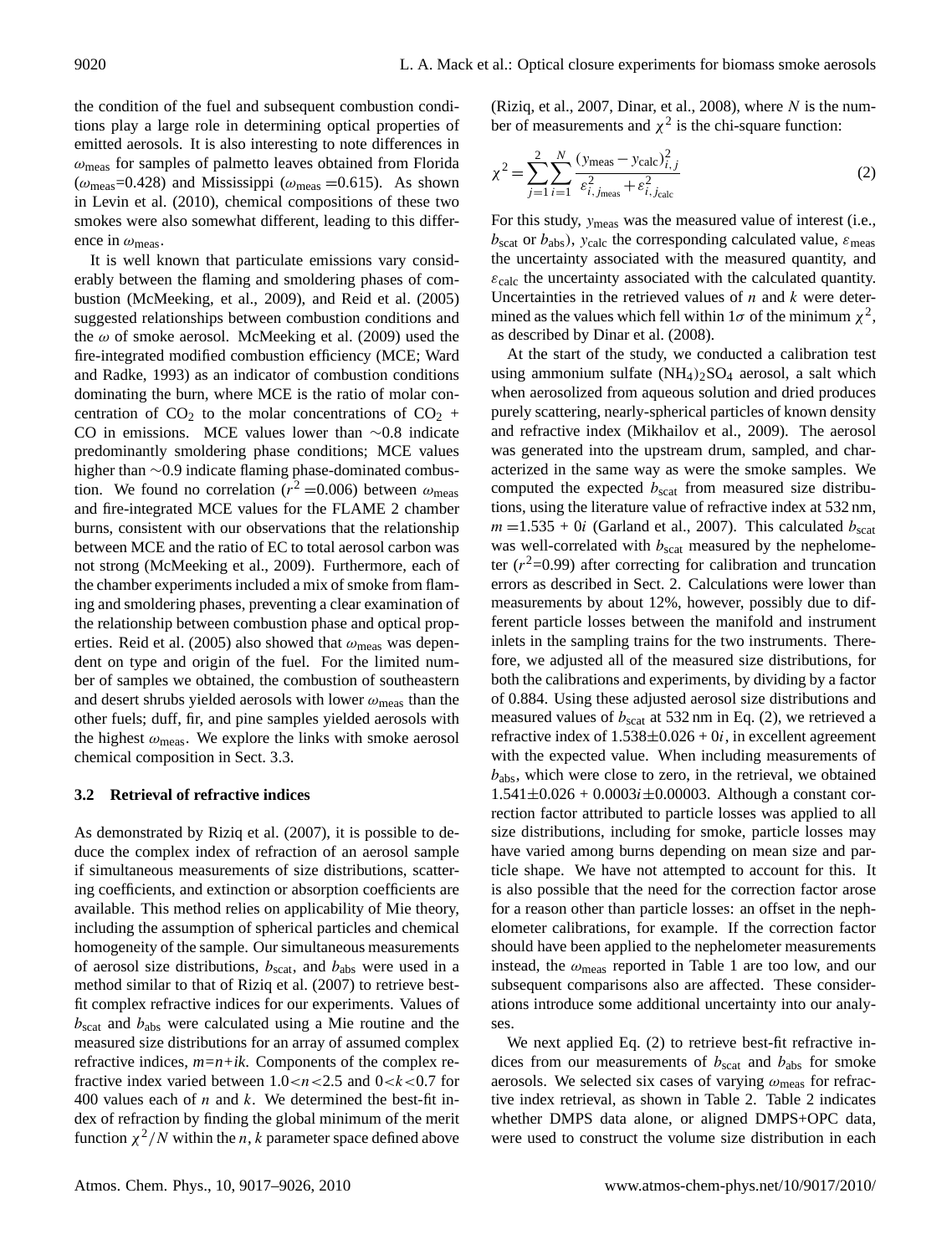

2 **Fig. 1.** Examples of measured aerosol size distributions (solid black lines) for six selected experiments. The dashed black lines indicate the  $1$ able  $2$ . lognormal fit size distributions. The dashed red lines indicate the lognormal fits for size distributions after adjusting by the shape factors shown in Table 2.

**Table 2.** Retrieved complex refractive indices (*n* and *k*) and  $\omega_{\text{meas}}$  for selected burns, using lognormal distribution fits to the aligned volume size distributions after shifting by the appropriate shape factor. The fit lognormal distribution is indicated as monomodal (M) or bimodal (B); an estimate of the shape factor obtained by comparing total mass concentrations derived from gravimetric filter measurements with those 7 refractive indices in columns 6 and 7, and also used in construction of Fig. 3. N is the number of samples for which the fit was minimized; and  $\chi/N$  the merit function for that experiment. The eighth column indicates calculated from size distributions and estimated densities (see text). The final column indicates the shape factor applied to derive the complex

| Fuel                 | Distribution type | Fit | N  | $\chi/N$ | n                 | k                 | Ratio of<br>calculated to<br>gravimetric<br>mass concentration | Shape factor<br>applied in this<br>work |
|----------------------|-------------------|-----|----|----------|-------------------|-------------------|----------------------------------------------------------------|-----------------------------------------|
| Rice straw           | DMPS-only         | B   | 10 | 0.141    | $1.538 \pm 0.053$ | $0.012 \pm 0.001$ | 0.99                                                           | 1.07                                    |
| Rhododendron leaves  | DMPS-only         | В   | 10 | 0.222    | $1.564 \pm 0.053$ | $0.030 \pm 0.003$ | 1.0                                                            | 1.07                                    |
| Chamise              | DMPS-only         | B   | 8  | 6.32     | $1.605 \pm 0.071$ | $0.217 \pm 0.027$ | 1.5                                                            | 1.55                                    |
| Black needlerush     | DMPS+OPC          | В   |    | 0.582    | $1.579 \pm 0.090$ | $0.019 \pm 0.002$ | 0.79                                                           | 1.0                                     |
| Sagebrush            | DMPS-only         | М   | 18 | 0.018    | $1.665 \pm 0.071$ | $0.086 \pm 0.009$ | 1.0                                                            | 1.23                                    |
| Alaskan white spruce | DMPS-only         | М   |    | 0.572    | $1.553 \pm 0.053$ | $0.011 \pm 0.001$ | 0.91                                                           | 1.08                                    |

experiment. Sample volume distributions are shown in Fig. 1 (solid black lines). As can be seen from Fig. 1, in some instances the size range of the measurements did not extend to large enough sizes to fully describe the main mode of  $PM_{2.5}$ volume distribution. To help fill this gap, volume distributions for each valid 10-min sample were fit with monomodal or bimodal lognormal distributions, depending on the best fit to the data (Table 2, and dashed black lines in Fig. 1). We then converted the fitted volume distributions to number distributions assuming particle sphericity and used these number distributions in the Mie calculations. Finally, for each burn, we retrieved a best-fit complex refractive index for each

Table 2). As a sensitivity test, we applied known counting individual size distribution measurement ( $N = 1$  in Eq. 2), as well as a single-best fit refractive index for all size distributions for that burn  $(N \text{ in Eq. (2)})$  set to the value indicated in uncertainties to size distributions and found that these had no measurable effects on the retrieved refractive indices. Similarly to what was observed for  $\omega_{\rm meas}$ , individual retrieved values of refractive index did not vary much during an experiment and only the value retrieved by minimizing the error for the entire sample is reported. Retrieved refractive indices corresponding to shape factors  $=1$  (spherical particles assumption) are plotted as blue symbols in Fig. 2.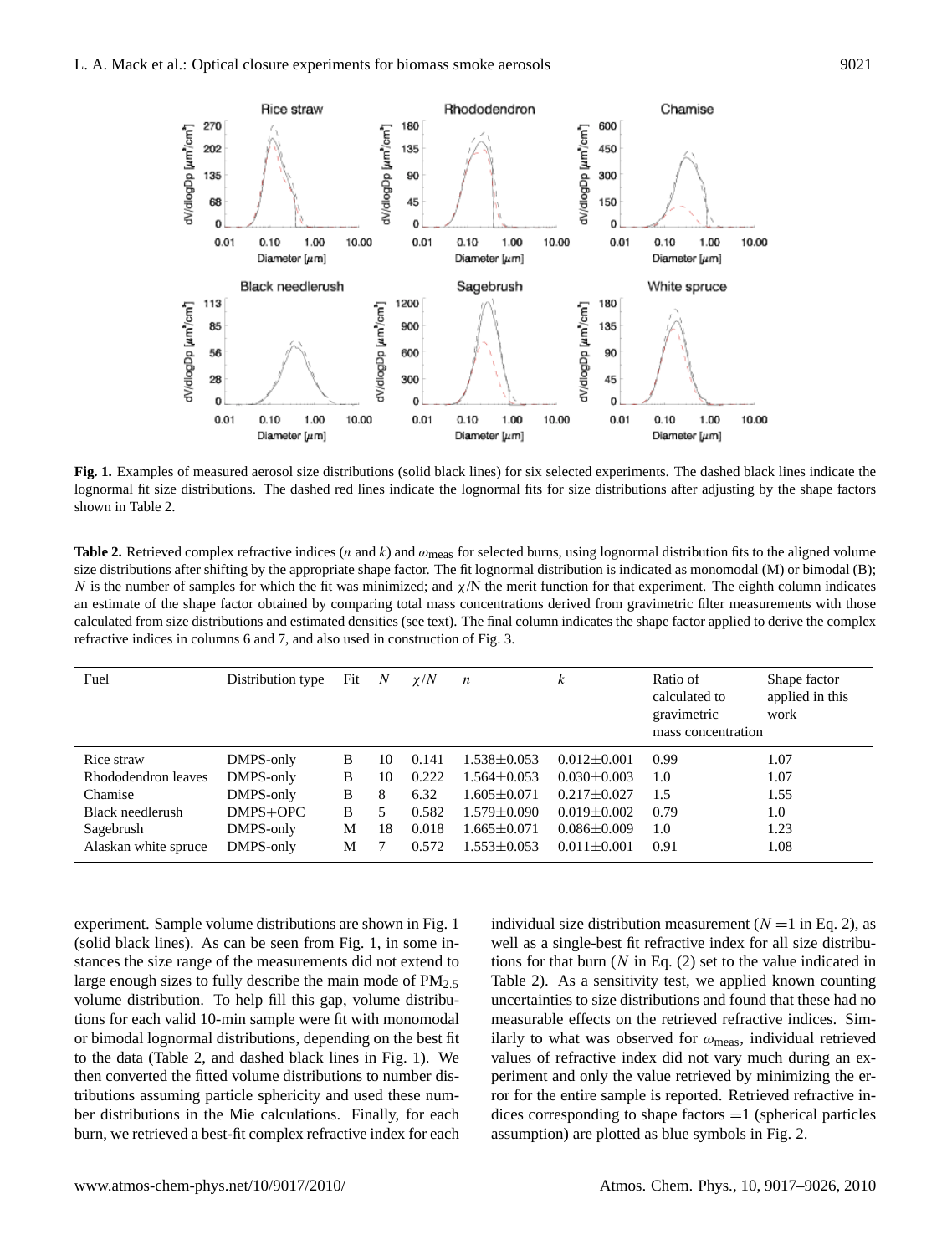

3 tribution (color bar indicates applied shape factor used to estimate effects of nonsphericity). The refractive index values computed from and vertical error bars indicate uncertainties in retrieved real and imaginary refractive indices. **Fig. 2.** Sensitivity of the retrieved real and imaginary components of refractive index (colored circles) to shifts in the measured size discomposition are shown as black squares and diamonds, depending on the protocol used to obtain OC and EC concentrations. <sup>∗</sup> Horizontal

for the refraction of the refraction particles are often not to call most likely because of the presence of nonspherical in shape (Slowik, et al., 2004; Chakrabarty, et al., most likely because of the presence of nonsp  $2006$ ). Nonsphericity leads to overestimates of size in the cles. Hand et al.  $(2010)$  used these ratios as est BMT S (Decarto, et al., 2004, Slowik, et al., 2004) and has<br>an uncertain effect in OPC sizing. We tested sensitivity of the retrieval to the input size distribution by dividing all di-It is well-known that combustion particles are often not DMPS (DeCarlo, et al., 2004; Slowik, et al., 2004) and has ameters in the lognormal fit distribution by assumed shape factors of 1.05 to 1.55, in increments of 0.1, and then rerunning the retrieval algorithm, resulting in a series of best-fit pairs of  $n, k$  for each experiment (Fig. 2). We note that using an assumed shape factor to simply shift the distributions that were obtained by inverting data under the assumption of particle sphericity generates only an approximate estimate of the corrected size distributions (red lines in Fig. 1), since nonsphericity affects the instrument response and should properly be considered in inversion of the raw data. The strong sensitivity of the retrieved refractive index to the aerosol size distribution is immediately apparent in Fig. 2. For example, applying a relatively small shape factor of 1.05 produced a  $1-5\%$  increase in the retrieved real refractive index, n, and a corresponding 10–18% increase in the imaginary refractive index,  $k$ ; the differences were larger for larger shape corrections.

There is additional evidence of particle nonsphericity in FLAME smoke particle samples. Hand et al. (2010) used volume size distributions, calculated from number size distributions measured with the same DMPS system used here, and composition-derived densities from the FLAME 1 (2006) chamber burn experiments to estimate aerosol mass concentrations, and compared these to the gravimetric mass determined from filter experiments. In some cases, the computed mass was 60–80% higher than measured, outside any reasonable uncertainty bounds, indicating that the size distri-

nephelometer truncation correction. We have not attempted bution measurements were biased (particles sized too large), most likely because of the presence of nonspherical particles. Hand et al. (2010) used these ratios as estimates of the true shape factors and adjusted the size distributions accordingly. In Table 2, we present the ratios of calculated to gravimetric mass concentrations for all six selected experiments, using the size distributions derived assuming a shape factor of 1. We found that this ratio for the chamise experiment was ∼1.5 times the measured gravimetric mass concentration, consistent with the factor of 1.6 applied to the FLAME 1 chamise burn studied by Hand et al. (2010). These values of shape factor are in reasonable agreement with prior published estimates. For example, Slowik et al. (2004) and Park et al. (2004) found shape factors of 1.5 and larger for soot particles. In contrast, the mass concentration ratio computed for our black needlerush experiment was 0.79, indicating that the size distributions grossly underestimated aerosol mass concentrations, most likely because some large particles were not properly sized or were missed entirely when the DMPS data alone were used to construct the  $PM_{2.5}$  volume distribution. Finally, we note that nonsphericity also will affect scattering and absorption measurements, including the any corrections for nonsphericity in those optical data.

#### **3.3 Calculation of refractive indices from composition**

Following the approach outlined in Levin et al. (2010), we assumed measured  $PM<sub>2.5</sub>$  constituents were present as the chemical species with the properties listed in Table 3. Further, we assumed all species were internally mixed and that the particles had zero water content, and used aerosol composition data and a volume-weighted mixing rule to calculate the real  $(n_{\text{comp}})$  and imaginary  $(k_{\text{comp}})$  indices of refraction.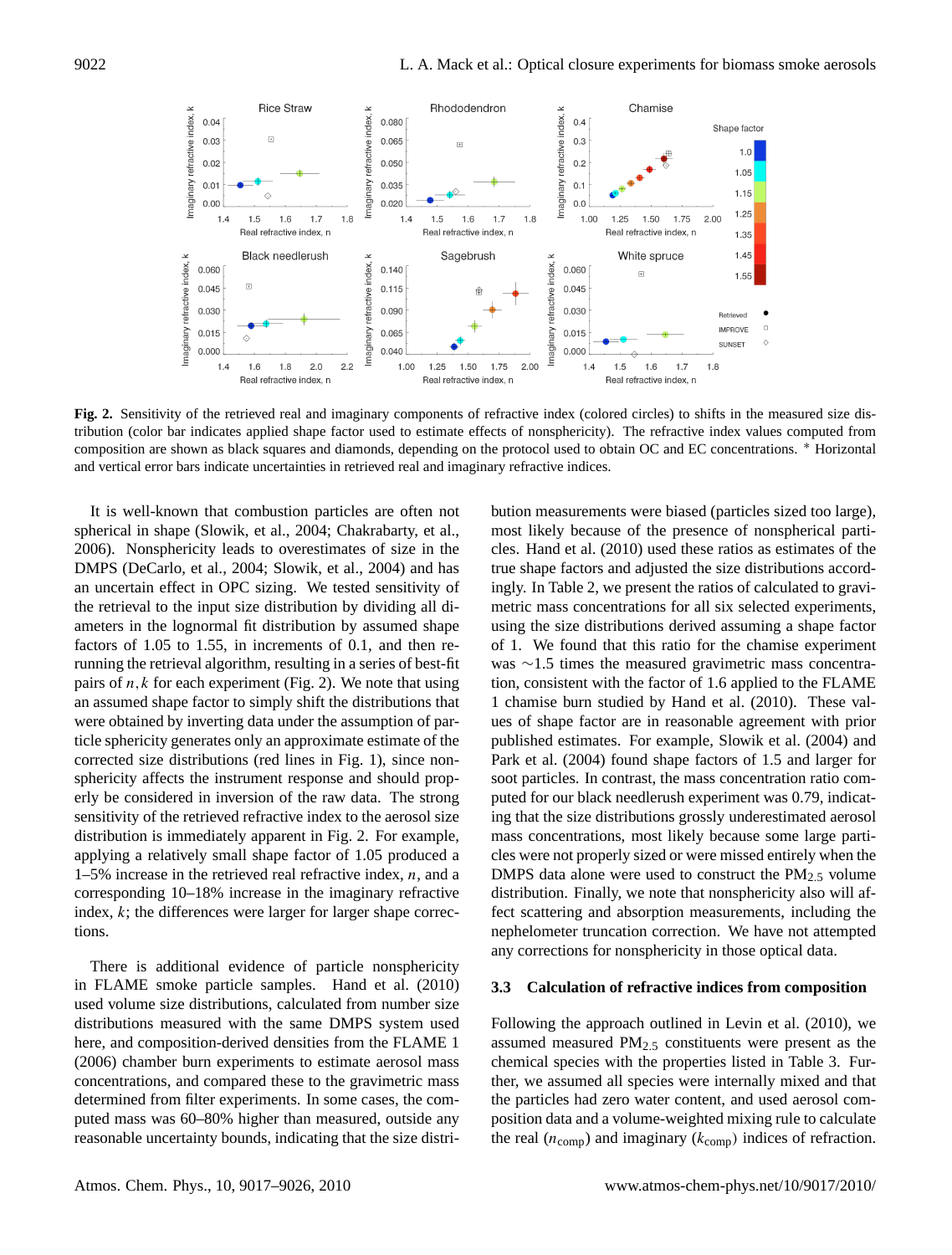| <b>Species</b>                        | Density $\left[\text{g cm}^{-3}\right]$ Refractive index |                                            |
|---------------------------------------|----------------------------------------------------------|--------------------------------------------|
| <b>KCl</b>                            | 1.99 <sup>a</sup>                                        | 1.49 <sup>a</sup>                          |
| $K_2SO_4$                             | 2.66 <sup>a</sup>                                        | 1.50 <sup>a</sup>                          |
| KNO <sub>3</sub>                      | 2.11 <sup>a</sup>                                        | 1.50 <sup>a</sup>                          |
| NH <sub>4</sub> Cl                    | $1.53^{\rm a}$                                           | $1.55^{\rm a}$                             |
| <b>NaCl</b>                           | 2.16 <sup>a</sup>                                        | $1.54^{\rm a}$                             |
| $(NH_4)$ <sub>2</sub> SO <sub>4</sub> | $1.76^{b}$                                               | $1.535^c$                                  |
| $Al_2O_3$                             | 3.97 <sup>a</sup>                                        | 1.77 <sup>a</sup>                          |
| CaO                                   | 3.30 <sup>a</sup>                                        | $1.83^{\rm a}$                             |
| Organic Carbon                        | 1.20 <sup>d</sup>                                        | $1.55^e$                                   |
| <b>Light Absorbing Carbon</b>         | $1.70 - 2.1$ <sup>f</sup>                                | $1.75 - 0.63i - 1.95 - 0.79i$ <sup>f</sup> |

**Table 3.** Assumed densities and refractive indices used to calculate  $n_{\text{comp}}$  and  $k_{\text{comp}}$ .

<sup>a</sup> Lide (2008),  $\lambda$ =589 nm; <sup>b</sup> Tang (1996);  $\lambda$ =580 nm; <sup>c</sup> Garland et al. (2007);  $\lambda$ =532 nm; <sup>d</sup> Turpin and Lim (2001); <sup>e</sup> Hand and Kreidenweis (2002); visible range <sup>f</sup> Bond and Bergstrom (2006): visible range

The assumed refractive indices of individual species are shown in Table 3. We note that refractive indices have been reported at wavelengths  $(\lambda)$  different than the 532 nm used for our optical data, but we assume no spectral dependence over this range and have not adjusted these values. We also note that zero absorption has been assumed for OC. Schmid et al. (2009) suggest that this assumption is appropriate for Amazonian biomass burning particles at  $\lambda$  > 500 nm; and Chakrabarty et al. (2010), working with data from the FLAME studies, attributed only small imaginary parts of the refractive index at 532 nm (0.0027 and 0.0006) to the OC components of Ponderosa pine duff and Alaskan duff smokes, respectively. However, Adler et al. (2010) determined an effective refractive index for OC in fresh diesel soot of  $n=1.519+0.048i$ . Neglecting the potential contribution of OC to absorption represents an additional source of uncertainty in our calculations. Special consideration has to be given to the choice of density and complex refractive index for EC which has been shown to be dependent on the void fraction present in the sample (Bond and Bergstrom, 2006; Schmid, et al., 2009). All calculations here were done for the upper and lower limits of the range of refractive index/density pairs reported by Bond and Bergstrom, as indicated in Table 3. Further, we used OC and EC concentrations from both the IMPROVE filters/TOR method ( $n_{\text{comp\_IMPROVE}}$ ,  $k_{\text{comp\_IMPROVE}}$ ) and from the hivol filters/NIOSH protocol ( $n_{\text{comp\_Sunset}}$ ,  $k_{\text{comp\_Sunset}}$ ). These separate estimates are shown in Fig. 2 as squares and diamonds, with uncertainty bars indicating the ranges obtained for the two assumed EC properties, as discussed above. The choice of EC properties had a negligible influence on the computed refractive indices for these cases, whereas the differences due to the fraction of total carbonaceous aerosol attributed to EC and OC by the two analysis methods were large for most of the cases.

Comparing the computed and retrieved values in Fig. 2, only in the black needlerush burn was the retrieved real refractive index under the spherical-particles assumption (shape factor=1) smaller than or close to that computed from composition. As shown in Table 2, the black needlerush size distributions very likely underestimated total aerosol mass concentration. To compensate, the retrieval was forced to a large real refractive index (∼1.6, larger than in the other five cases), since increases in  $n$  increase the computed scattering coefficients. The shape factors estimated from mass concentration ratios for the rice straw, rhododendron, and white spruce experiments (Table 2) were within 10% of unity, which is consistent with the agreement between the optical properties computed for assumed shape factors between 1.05 and 1.1 and those computed from composition. In contrast, the retrieved real refractive indices for shape factor  $=1$  for the chamise and sagebrush burns,  $n < 1.4$ , were much lower than expected based on composition. We already have noted that the chamise volume distributions were overestimated because of the presence of nonspherical particles. The mass concentration ratio for sagebrush was very close to 1 (Table 2), suggesting shape factors deviated from unity by less than ∼10%. However, this was contradicted by measured optical properties: the  $\omega_{\text{meas}}$  of 0.701 was the second lowest of the six cases, indicating a high likelihood that non-spherical particles were present (Chakrabarty, et al., 2006). For both the chamise and sagebrush burns, high absorption led to inaccurate OPC sizing, as explained in Levin et al. (2010), and DMPS-only distributions were used in our calculations. The computed volume distributions for those burns in particular are thus subject to two strong, but counteracting, biases: they are expected to be overestimated because of the presence of nonspherical particles, and underestimated if significant number concentrations of particles larger than ∼630 nm, that are outside the range of the DMPS, are present. Depending on the net effects of these influences on the estimated volume distributions, the resulting impacts on computed optical properties also can be in either direction, toward over- or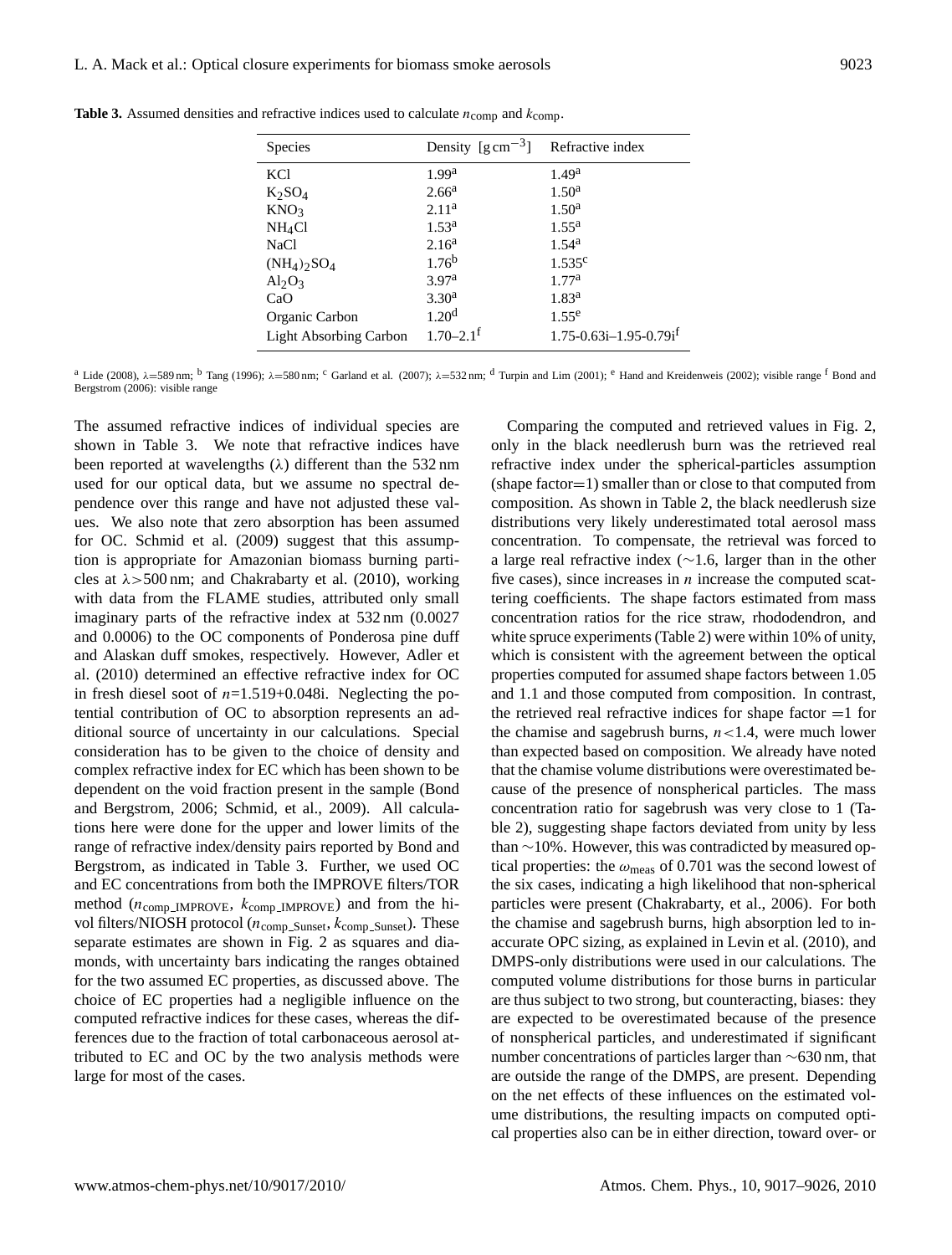underestimates of the real refractive index required to match observed  $b_{scat}$ . We note that the composition-derived real refractive indices for sagebrush and chamise are consistent with those retrieved for shape factors of ∼1.23 and 1.55, respectively, and that these shape factors are not unreasonable, based on available observations. Indeed, for all six cases, the real refractive indices computed from the composition data appear to be good estimates of those required to match observed  $b_{scat}$  for reasonable choices of shape factors (last column, Table 2).

In general, the retrieved values of the imaginary component of the refractive index, k, did not match those computed from chemical composition. Although the choice of carbon analysis method led to little difference between  $n_{\text{comn-Sunset}}$ and  $n_{\text{comp\_IMPROVE}}$ , there were large differences between  $k_{\text{comp\_Sunset}}$  and  $k_{\text{comp\_MPPROVE}}$ , except for the sagebrush sample.  $k_{\text{comp\_IMPROVE}}$  was typically larger than  $k_{\text{comp\_Sunset}}$ , reflecting the larger fraction of total carbon mass assigned to EC by the IMPROVE protocol (Chow, et al., 2004). For the choices of shape factors listed in the last column of Table 2, retrieved  $k$  was closer to  $k_{\text{comp\_Sunset}}$  in most cases.

All of the estimates shown in Fig. 2 assume an internallymixed aerosol. We checked the effects of this assumption by computing  $\omega$  from measured aerosol composition using internal- and external-mixture aerosol models. For both models, we adjusted the size distributions by the shape factors shown in the last column of Table 2, which were selected to yield agreement between retrieved real refractive indices and those calculated from composition. The internal mixture model used these adjusted size distributions and complex refractive indices derived from composition to calculate the average  $\omega$  for each experiment. The external-mixture model used a calculated mass extinction efficiency (MEE) and mass absorption efficiency (MAE) for each species individually, applied to measured species mass concentrations, to estimate  $\omega$ . MEE and MAE were evaluated by computing  $b_{\text{ext}}$  and  $b_{\text{abs}}$  for each species using the properties in Table 3 and assuming unit mass distributed as a function of diameter according to the adjusted size distributions.

Figure 3 shows measured  $\omega$  together with results of the internal- and external-mixture model calculations of  $\omega$  (symbol color) for the IMPROVE and Sunset values of OC and EC (symbol shape) and for the range of complex refractive indices and densities reported by Bond and Bergstrom (2006) for EC (horizontal error bars). As expected, the internalmixture model always produces an estimate of  $\omega$  lower than that from the external-mixture model. The variability in differences between the computed refractive indices applied in the internal-mixture models and retrieved refractive indices that match  $\omega_{\text{meas}}$  (Fig. 2) is reflected in variability between the measurements and models in Fig. 3. For example, the internal-mixture model using the EC/OC splits derived from the IMPROVE protocol produced the darkest aerosol and had the poorest agreement with  $\omega_{\text{meas}}$ , except for the chamise sample.



**Fig. 3.** Values of  $\omega_{\text{meas}}$  derived from measured values of aerosol scattering and absorption coefficients (black circles). Blue and red symbols indicate  $\omega$  calculated from aerosol composition using external (blue) and internal (red) mixture models, for two measurements of carbonaceous components: EC/OC values from the IMPROVE filters and TOR protocol (squares) and EC/OC values from the hi-vol filters analyzed by the Sunset instrument and NIOSH protocol (diamonds). Horizontal bars indicate the range of values produced by the extremes of EC properties (Table 3). In the composition-based calculations, size distributions applied were those shifted by the shape factors indicated in Table 2.

#### **4 Summary and conclusions**

Our findings indicated a great deal of variability in  $\omega$  for biomass burning aerosols, attributable partially to fuel composition and condition and partially to combustion conditions. We observed a broad range of  $\omega_{\text{meas}}$  values during this study (from 0.428 to 0.990) and with good consistency between replicate burns conducted for a particular fuel. We were not able to find a relationship between fire-integrated MCE and  $\omega_{\text{meas}}$  for our experiments, in part because the experiment was not designed to clearly distinguish between differences in optical properties of emissions from flaming and smoldering combustion phases.

Measured size distributions were the limiting factor in retrieving refractive indices using direct measurements of  $b_{scat}$ ,  $b_{\text{abs}}$ , size distributions, and Mie Theory. Measurement of the size distribution was affected by the presence of absorbing particles in the samples, which caused the OPC to underestimate particle size, and by the presence of nonspherical particles, which caused particles to be oversized in the DMPS and had an unknown effect in the OPC. Our calculations demonstrated that small shifts in measured size distributions, applied to account for particle nonsphericity, had a large impact on the retrieved values of refractive index. Agreement between retrieved real refractive indices and real refractive indices calculated using composition measurements was achieved for reasonable choices of nonsphericity, assuming an internally-mixed aerosol. The retrieved imaginary component of refractive index, however, was generally different from that computed from composition. Values of  $k_{\text{retrieved}}$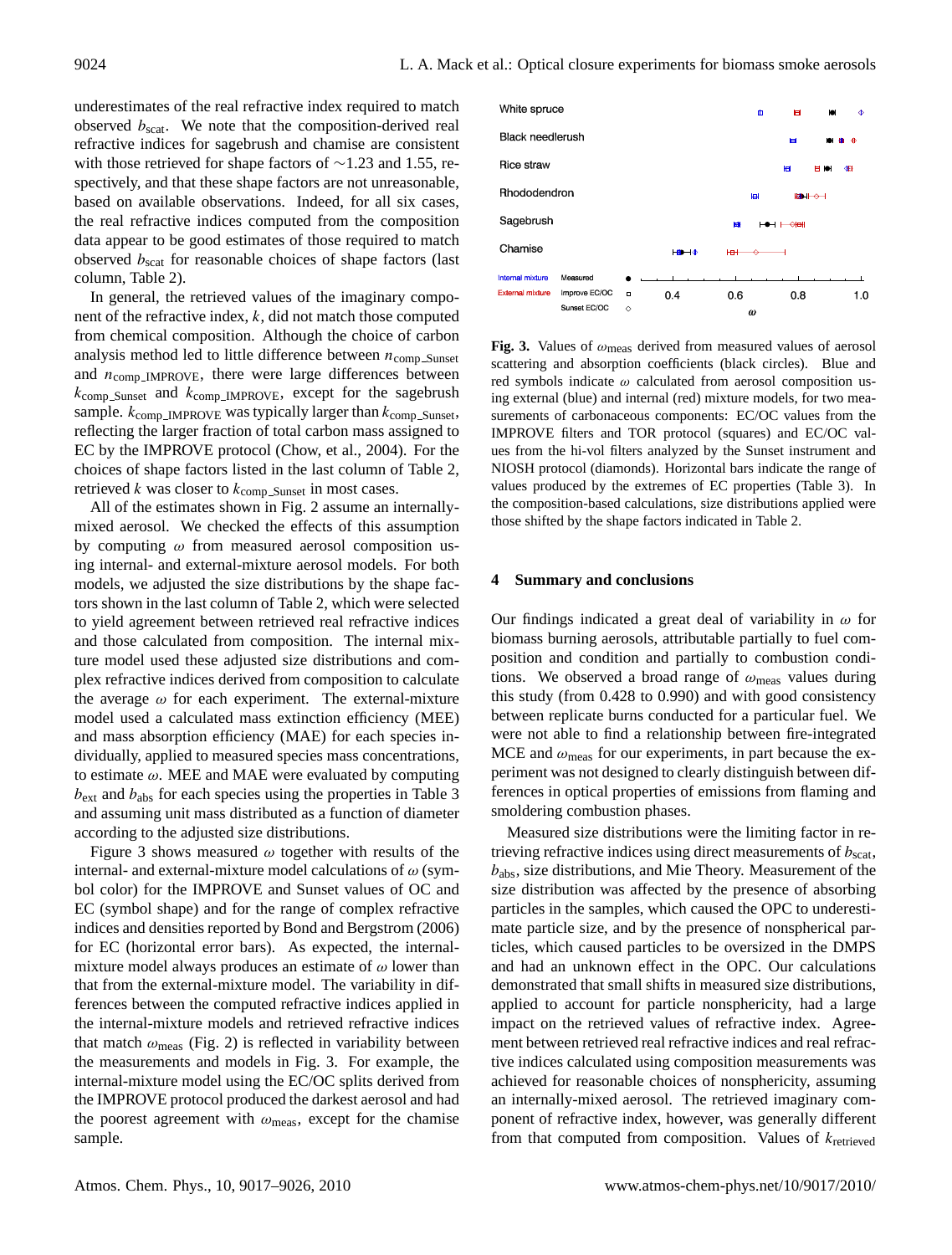obtained for the nonsphericity corrections that were applied to force agreement between retrieved and compositionderived real refractive indices generally agreed more closely with those computed for the OC/EC split determined by the NIOSH protocol. As also found in prior studies, nonsphericity of the particles limited applicability of both standard aerosol size distribution measurement techniques and of Mie theory to the computation of optical properties. Within these constraints, however, we derived dry refractive indices consistent with  $\omega_{\text{meas}}$  having real components of 1.538–1.665, and imaginary components of 0.011–0.217.

Measurements of aerosol composition were used to calculate  $\omega$  using models for externally and internally mixed aerosols. Measured values of  $\omega_{\text{meas}}$  fell between those computed from the two models. Values of  $\omega$  calculated using an external-mixture model were consistently higher than those using an internal-mixture model, in agreement with previous work that suggested internal mixtures amplify absorption due to EC (Bond and Bergstrom, 2006).

The observed range in  $\omega_{\text{meas}}$  in this study agrees with the range in the literature (Reid, et al., 2005), although we had a larger number of observations with  $\omega_{\text{meas}}$  <0.7 than those authors reported. The  $\omega_{\text{meas}}$  observed in near-source laboratory sampling as represented by the FLAME experiments does not capture the effects on the aerosol optical properties of water uptake or of aging processes that lead to deposition of secondary material. Addition of water and/or secondary species is expected to lead to increases in the visible wavelength  $\omega$  of smoke aerosol (Reid, et al., 2005). While the values of  $\omega_{\text{meas}}$  reported here, particularly for the more highly absorbing samples, may not be applicable to ambient plumes or to aged smoke hazes, they are expected to represent an initial starting point for aerosol optical properties. These initial conditions are useful for validation of predictions of the evolution of smoke aerosol optical properties with age, and the resulting effects on direct aerosol forcing and visibility.

*Acknowledgements.* This research was supported by the US Department of Energy's Office of Science (BER) through the Western Regional Center of the National Institute for Climatic Change Research, Grant number MPC35TA-A4. The FLAME studies were supported by the US Joint Fire Science Program under JFSP Project Number 05-3-1-06 and by the National Park Service. The authors gratefully acknowledge the assistance of the many individuals who secured fuel samples for this work and helped conduct the burns. We also thank the Joint Fire Science Program and American Association for Aerosol Research for assisting with publication costs through their support of the Biomass Burning Symposium at the 2009 Annual Meeting of the AAAR.

Edited by: A. Chen

#### **References**

- Adler, G., Riziq, A. A., Erlick, C. and Rudich, Y.: Effect of intrinsic organic carbon on the optical properties of fresh diesel soot, Proc. Natl. Acad. Sci. USA, 107, 6699–6704, 2010.
- Anderson, T. L., Covert, D. S., Marshall, S. F., Laucks, M. L., Charlson, R. J., Waggoner, A. P., Ogren, J. A., Caldow, R., Holm, R. L., Quant, F. R., Sem, G. J., Wiedensohler, A., Ahlquist, N. A., and Bates, T. S.: Performance characteristics of a high-sensitivity, three-wavelength, total scatter/backscatter nephelometer, J. Atmos. Ocean. Technol., 13, 967-986, 1996.
- Anderson, T. L. and Ogren, J. A.: Determining aerosol radiative properties using the TSI 3563 integrating nephelometer, Aerosol Sci. Technol., 29, 57–69, 1998.
- Arnott, W. P., Moosmüller, H., Rogers, C. F., Jin, T. F. and Bruch, R.: Photoacoustic spectrometer for measuring light absorption by aerosol: instrument description, Atmos. Environ., 33, 2845– 2852, 1999.
- Arnott, W. P., Moosmüller, H. and Walker, J. W.: Nitrogen dioxide and kerosene-flame soot calibration of photoacoustic instruments for measurement of light absorption by aerosols, Rev. Sci. Inst., 71, 4545–4552, 2000.
- Bae, M. S., Schauer, J. J., DeMinter, J. T., Turner, J. R., Smith, D., and Cary, R. A.: Validation of a semi-continuous instrument for elemental carbon and organic carbon using a thermal-optical method, Atmos. Environ., 38, 2885–2893, 2004.
- Bond, T. C.: Can warming particles enter global climate discussions?, Environ. Res. Lett., 2, 045030, doi:10.1088/1748- 9326/2/4/045030, 2007.
- Bond, T. C. and Bergstrom, R. W.: Light absorption by carbonaceous particles: An investigative review, Aerosol Sci. Technol., 40, 27–67, 2006.
- Chakrabarty, R. K., Moosmüller, H., Chen, L. W. A., Lewis, K., Arnott, W. P., Mazzoleni, C., Dubey, M. K., Wold, C. E., Hao, W. M., and Kreidenweis, S. M.: Brown carbon in tar balls from smoldering biomass combustion, Atmos. Chem. Phys., 10, 6363–6370, doi:10.5194/acp-10-6363-2010, 2010.
- Chakrabarty, R. K., Moosmüller, H., Garro, M. A., Arnott, W. P., Walker, J., Susott, R. A., Babbitt, R. E., Wold, C. E., Lincoln, E. N. and Hao, W. M.: Emissions from the laboratory combustion of wildland fuels: Particle morphology and size, J. Geophys. Res. Atmos., 111, D07204, doi:10.1029/2005JD006659, 2006.
- Chen, Y. and Bond, T. C.: Light absorption by organic carbon from wood combustion, Atmos. Chem. Phys., 10, 1773–1787, doi:10.5194/acp-10-1773-2010, 2010.
- Chow, J., Watson, J., Chen, L., Arnott, W., and Moosmüller, H.: Equivalence of elemental carbon by thermal/optical reflectance and transmittance with different temperature protocols, Environ. Sci. Technol., 38, 4414–4422, 2004.
- Chow, J., Watson, J., Pritchett, L., Pierson, W., Frazier, C., and Purcell, R.: The DRI thermal optical reflectance carbon analysis system – description, evaluation and applications in United-States air-quality studies, Atmos. Environ., 27, 1185–1201, 1993.
- Chow, J. C., Watson, J. G., Chen, L. W. A., Chang, M. C. O., Robinson, N. F., Trimble, D., and Kohl, S.: The IMPROVE-A temperature protocol for thermal/optical carbon analysis: maintaining consistency with a long-term database, J. Air Waste Manage. Assoc., 57, 1014–1023, 2007.
- Chylek, P. and Wong, J.: Effect of absorbing aerosols on global radiation budget, Geophys. Res. Lett., 22, 929–931, 1995.